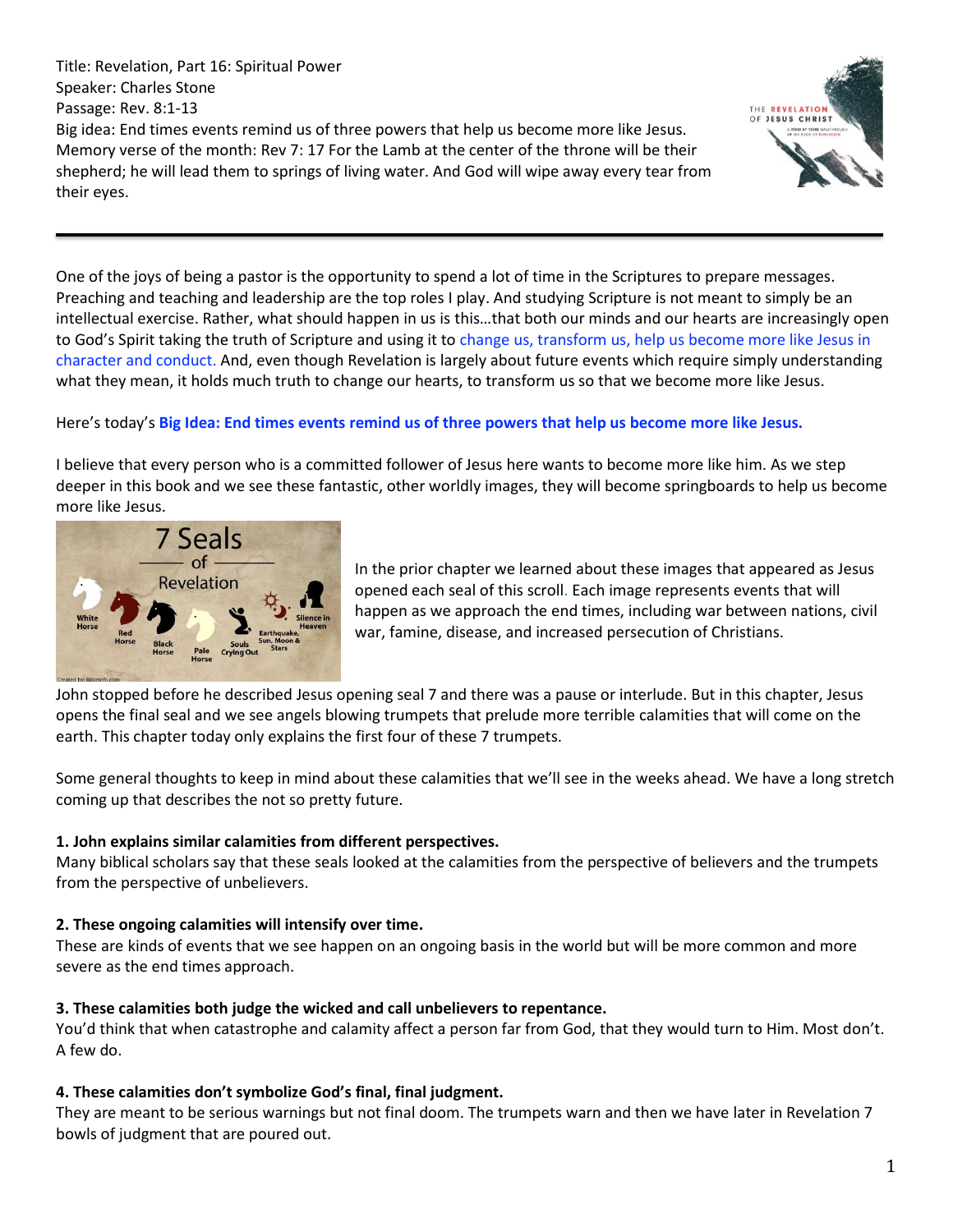In this chapter John introduces us to another group of 7 (like the seven seals we've seen), 7 trumpets. I'm going to show you a part of the Bible Project animation which sets up the next two chapters. Then we will read the chapter.

#### video<https://bibleproject.com/learn/revelation/>**8.08-8.51**

## Rev. 8.1-13

**Rev. 8:1** When he opened the seventh seal, there was silence in heaven for about half an hour. **<sup>2</sup>**And I saw the seven angels who stand before God, and to them were given seven trumpets. **<sup>3</sup>**Another angel, who had a golden censer, came and stood at the altar. He was given much incense to offer, with the prayers of all the saints, on the golden altar before the throne. **<sup>4</sup>** The smoke of the incense, together with the prayers of the saints, went up before God from the angel's hand. **<sup>5</sup>** Then the angel took the censer, filled it with fire from the altar, and hurled it on the earth; and there came peals of thunder, rumblings, flashes of lightning and an earthquake. **<sup>6</sup>** Then the seven angels who had the seven trumpets prepared to sound them. **<sup>7</sup>** The first angel sounded his trumpet, and there came hail and fire mixed with blood, and it was hurled down upon the earth. A third of the earth was burned up, a third of the trees were burned up, and all the green grass was burned up. **<sup>8</sup>** The second angel sounded his trumpet, and something like a huge mountain, all ablaze, was thrown into the sea. A third of the sea turned into blood, **<sup>9</sup>** a third of the living creatures in the sea died, and a third of the ships were destroyed. **<sup>10</sup>** The third angel sounded his trumpet, and a great star, blazing like a torch, fell from the sky on a third of the rivers and on the springs of water— **<sup>11</sup>** the name of the star is Wormwood. A third of the waters turned bitter, and many people died from the waters that had become bitter. **<sup>12</sup>** The fourth angel sounded his trumpet, and a third of the sun was struck, a third of the moon, and a third of the stars, so that a third of them turned dark. A third of the day was without light, and also a third of the night. **<sup>13</sup>** As I watched, I heard an eagle that was flying in midair call out in a loud voice: "Woe! Woe! Woe to the inhabitants of the earth, because of the trumpet blasts about to be sounded by the other three angels!"

#### **Rev. 8:1 When he opened the seventh seal, there was silence in heaven for about half an hour.**

Half an hour is not 30 minutes of clock time, but symbolic for a short time. Scholars differ on what they believe this silence was for.

- some sort of sabbatical rest before the millennium
- a time to reflect over this vision of the throne room we just got
- a period of rest before the rest of the visions are given
- a special pause for the prayers of the persecuted Christians to be heard
- to symbolize the awe and dread for what is about to happen
- a sign of God judgment because the OT would often use silence as a sign for judgment

Probably the best way to understand this silence is reflected in this phrase we use: the calm before the storm.

#### **<sup>2</sup> And I saw the seven angels who stand before God, and to them were given seven trumpets.**

Their trumpets were not modern-day trumpets but most likely a shofar, a ram's horn used in Jewish life for several reasons.

- to sound an alarm of approaching danger
- as part of the fanfare of special celebrations like the inauguration of a new king
- to announce the death of someone notable
- a summons for soldiers to gather for battle. It would be akin to the old church bells ringing to let the community know of significant events.

In this case, these angels will blow their trumpets to announce a new woe or calamity that is coming.

There's a brief break in the explanation of these trumpets with vss 3-5. It's a transition section that concludes the seals and introduces the trumpets.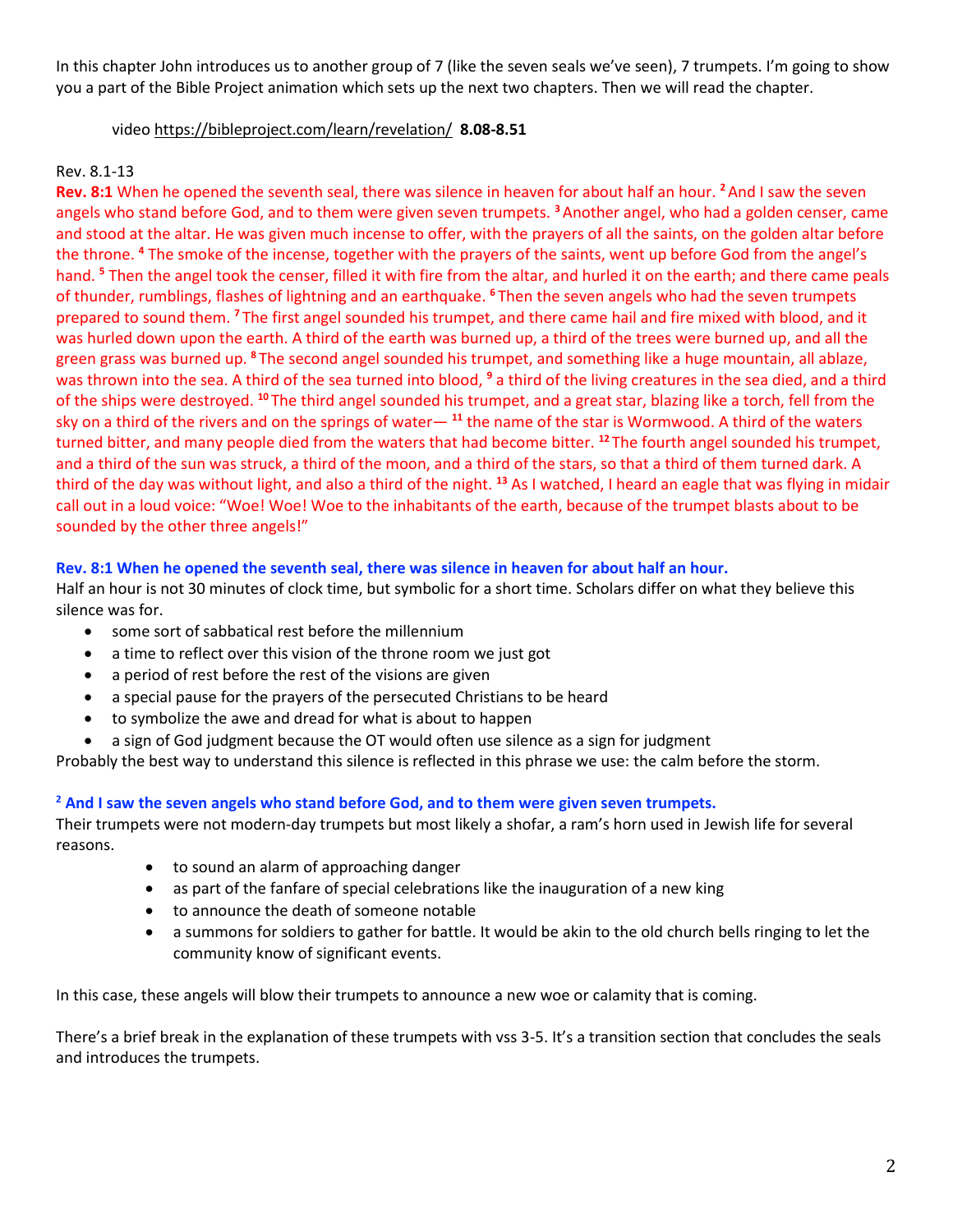## **<sup>3</sup>Another angel, who had a golden censer, came and stood at the altar. He was given much incense to offer, with the prayers of all the saints, on the golden altar before the throne.**

A Jewish person understood what incense was all about. In early Judaism, before they had the temple, they had a portable temple called the Tabernacle. You've seen this before. The final temple was modeled after this one.

In these visions, John alludes to what was in the tabernacle.

This is one of those allusions. An altar was placed right in front of this curtain that separated the rest of the tabernacle from the most holy place where God was seen to dwell.



And on top of this altar, called the altar of incense, were these golden bowls that were filled with incense and used in their worship and seen here as representing our prayers.

This is a strong assurance that the suffering's prayers are not forgotten because God will perfectly vindicate their persecutors.

## **<sup>4</sup> The smoke of the incense, together with the prayers of the saints, went up before God from the angel's hand.**

As incense rises up so do our prayers rise up to God. These are our prayers and the prayers of the martyrs. He says that they are prayers of the saints, that is believers. They are not hollow, meaningless prayers. Let me describe a hollow prayer.

When I was in the university in my junior year, I took a trip behind the iron curtain that was sponsored by the school. Some of you may only vaguely know what the iron curtain means. It was a political boundary line between free western Europe and communist eastern Europe before communism fell. Ga Tech sponsored an annual USA-USSR cultural exchange program. And, we got credit for the trip after we wrote a paper about our experience.

It was a defining moment for me in many ways. I came to realize how dead-end communism is and it made me even more appreciate for the freedom we currently experience in the west. During 6 weeks, I visited several republics in the soviet Union and E Germany, Poland, Chez, Romania, and Hungary. We often travelled by train. In each communist country the tour guide took our passports in case we wanted to stay in a country. I never understood why anybody would want to stay in a communist country.

Well, when we were in E Germany, while travelling by train, we made a quick stop in a town for maybe 10 minutes. Then we took off again on the train. About 30 minutes later, we were wondering where a couple of our guys were. We hadn't seen them. After we discussed the matter and the tour guide asked us questions, we realized that those 2 guys had messed around at the prior station, taken too long, and had never gotten back on the train. And, they didn't have their passports.

I will never forget our East German communist guide when she realized that two of the group were still back there. She quickly did the sign of a cross like a quick prayer to the God she didn't believe existed because she was an atheist.

That's a hollow prayer. However, God does the prayers of a lost person who realizes their lostness and asks God to save them.

The guys finally were able to catch up with us. One of the guys said that when he realized that the train had left and they had not id nor could they speak German, he took up smoking.

With the political situation in Rome at the time that resulted in the persecution of those Christians, they were probably very fervent in prayer.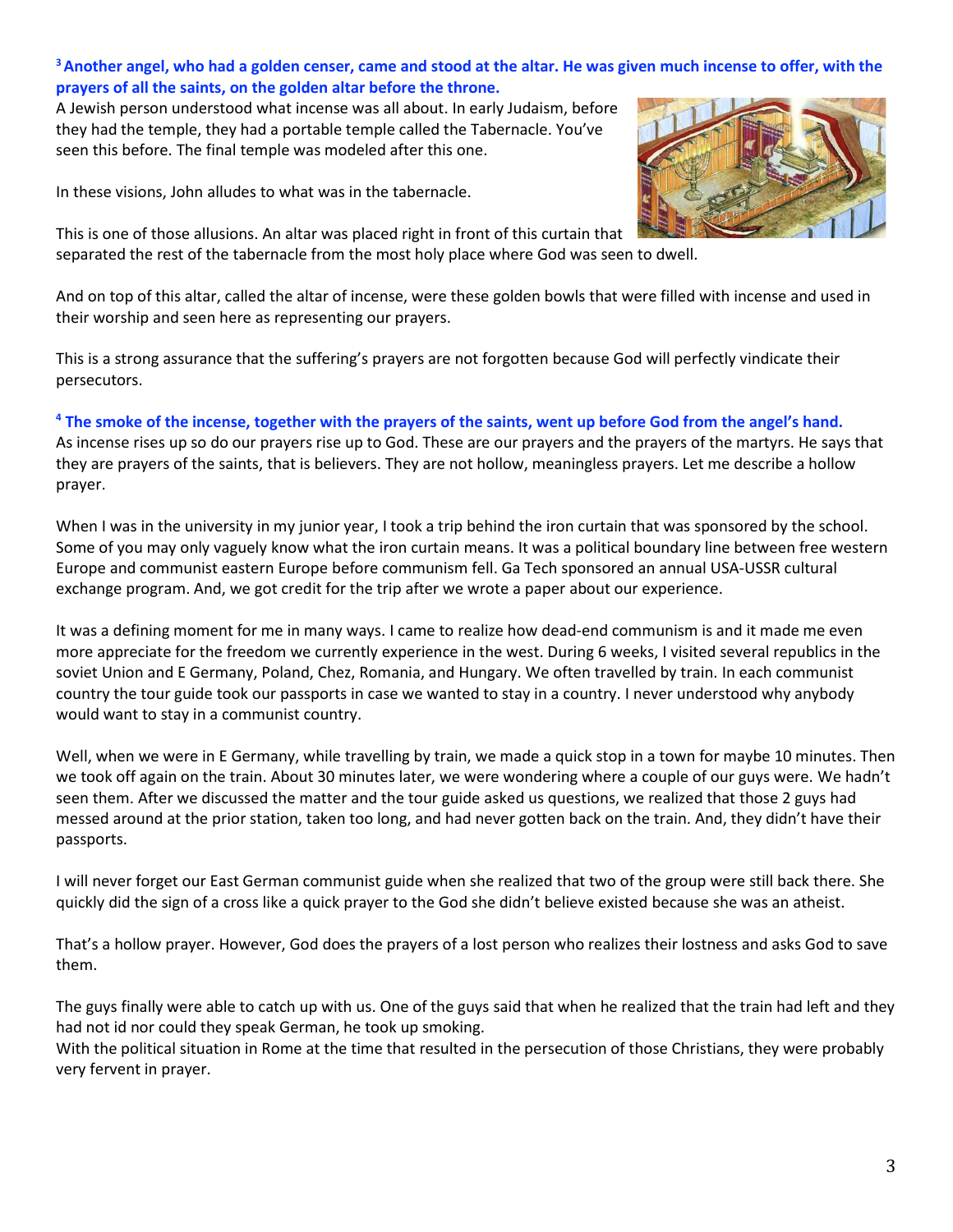# **<sup>5</sup> Then the angel took the censer, filled it with fire from the altar, and hurled it on the earth; and there came peals of thunder, rumblings, flashes of lightning and an earthquake.**

A censer was used in the OT rituals, and it's used in some churches today.

Priests would put coals into the censer and then sprinkle incense made of 5 spices on the coals which would release the smell.

And, once a year on the day of atonement the high priest would go behind this curtain into the Holy of Holies (where God was) to put blood of a sacrificed goat on the covering of the Ark of the Covenant as temporary payment for the sins of the people.

The altar of incense was critical to this function, as the smoke and incense preceded the high priest coming into the Holy of Holies and it provided temporary covering of the prayers of God's people until he could sprinkle the blood of the sacrificial goat on the mercy seat.

The thunder and lightning and an earthquake refers to a big theological word I'm going to give you: theophany. A theophany is a visible manifestation of God. These things are reminiscent of when the Hebrew people were in the wilderness and God made his presence known to them with similar earthly manifestations to assure them that God was present with them. Here God heard the prayers of his people amidst their tribulation and will bring judgment on their persecutors.

#### **6 Then the seven angels who had the seven trumpets prepared to sound them.**

They were going to blow them one at a time. They are prophetic foreshadowing of God's judgment against evildoers. They demonstrate hardness of heart by many unbelievers.

Some scholars believe that the four trumpets in this chapter represent four epochs or time periods of the destruction of Roman power. Historians can point to four significant enemy attacks that continued to shrink Roman power.

The first five trumpets are patterned after five of the plagues of Exodus. God sent the plagues to prove His sovereign presence and power and to show the powerlessness of other so called Egyptian gods.<sup>1</sup>

These four trumpets all point to a shrinking deficiency of the world's resources as the end times approach. They affect three parts of created order, earth, air, and water suggesting that creation is being systematically undone as we approach the end times. These first four trumpets affect the physical world and the next three the spiritual.

#### Here are the calamites each trumpet announces.

- Trumpet 1: effects on the food supply caused by famine, fire, and war. Last year my daughter who lives in California had to evacuate because of the fires. When she returned it looked like miles and miles of land was scorched like a bomb had dropped.
- Trumpet 2: effects on the ocean (animals die, ships destroyed) which in turn effects food supply, commerce, and the economy.
- Trumpet 3: effects on fresh water making it toxic which causes sickness and death, perhaps related to famine.
- Trumpet 4: atmospheric disturbance perhaps a solar flare, meteorite, or something that diminished the light we get which is very important. And the bible often uses darkness to refer to evil.

Every disaster in our world is an opportunity for unbelievers to think about eternity and where they will spend it. That's one of the purposes of these calamities we will see as we get closer to the end times.

He ends this chapter with this.

<sup>1</sup> Osborne, G. R. (2016). *[Revelation: Verse by Verse](https://ref.ly/logosres/vbv87rev?ref=Bible.Re8.2-6&off=195&ctx=+Exodus+7%E2%80%9310%2c+which+~had+two+main+purpose)* (p. 149). Bellingham, WA: Lexham Press.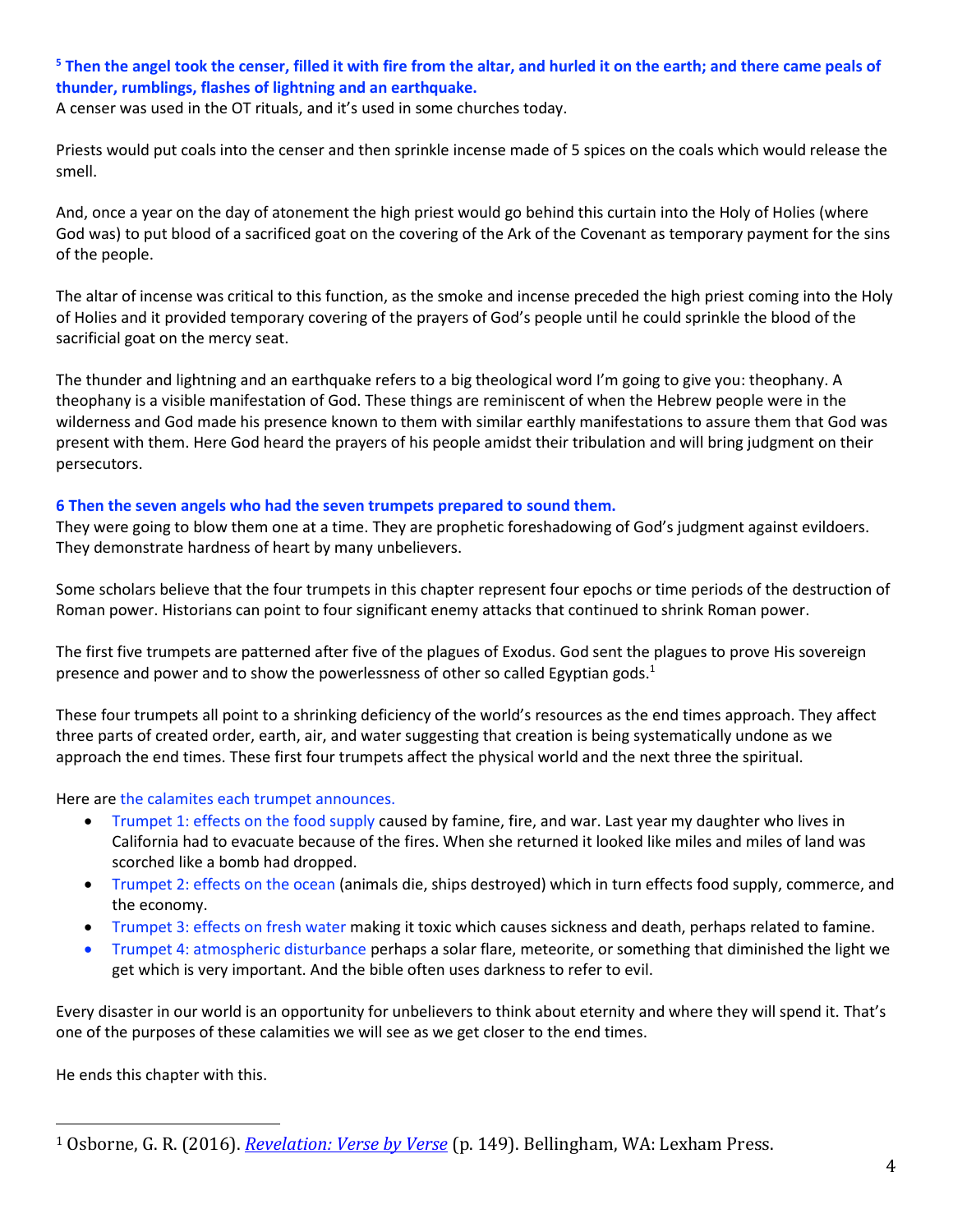# **<sup>13</sup>As I watched, I heard an eagle that was flying in midair call out in a loud voice: "Woe! Woe! Woe to the inhabitants of the earth, because of the trumpet blasts about to be sounded by the other three angels!"**

The significance of this must have been devastating to John. The calamities unleashed by the blasts of the first four trumpets were bad enough. But this eagle was essentially say the worst is yet to come.

Ok, pretty foreboding, huh. Remember, though, that in the end Jesus wins and he restores things back to their pristine condition.

So, back to the big idea.

**Big Idea: End times events remind us of three powers that help us become more like Jesus.**



#### **The Power of Silence**

Remember this verse, *Rev. 8:1 When he opened the seventh seal, there was silence in heaven for about half an hour.*

Silence is powerful but for many, it's something they want to avoid.

In studies at Harvard University, college-aged participants were asked to sit in a room and "entertain themselves with their thoughts." They were allowed to think about anything. Before they entered the research room, they had to leave behind anything that could distract them, such as books, cell phones, and writing materials. In one part of the experiment, the researchers attached an electrode to each of the subjects' ankles, allowing the students to selfadminister a mild electrical shock. One-third of the men and one-fourth of the women were so uncomfortable with their thoughts and silence that they preferred a distraction, even if it meant shocking themselves. One participant shocked himself 190 times. The researchers concluded that many people would rather do something, even if it's potentially harmful, than simply be with their thoughts and be silent.

Silence, however, is a very powerful and helpful experience to help us become more like Jesus. We live in a world that bombards our senses 24/7 but we weren't made for that. When we can experience and live in silence, it is healing to our souls. And sometimes we simply need to be silent before God.

#### Look at these verses.

*Ecclesiastes 3:7 There is…a time to be silent and a time to speak, Habakkuk 2:20 But the LORD is in his holy temple; let all the earth be silent before him. Psalm 46:10 Be still and know that I am God.* 

Silence can help us become more like Jesus*.*



#### **The Power of our Senses**

Throughout Revelation John is describing things about him and his world that we know about through our senses. We smell incense, we hear trumpets, we see this throne room, the wormwood mentioned in relationship to fresh water in this chapter tastes bitter.

God gave us bodies that interact with him and his creation. In the creation account God said after creating Adam and Eve that this part of His creation was not just good but very good.

God made us a unified, wholistic beings. We are not over here body and over here soul. We are one unified amazing, created being.

In the New Testament era the Pharisees taught that the soul existed in contrast to another religious group called Sadducees who didn't. Both Jesus and Paul clearly sided with the Pharisees' view. They both believed that we have/are a soul that can exist independent of our body. We live in a world that includes both the material (i.e., our bodies and brains) and the immaterial (our souls, God, angels and demons).